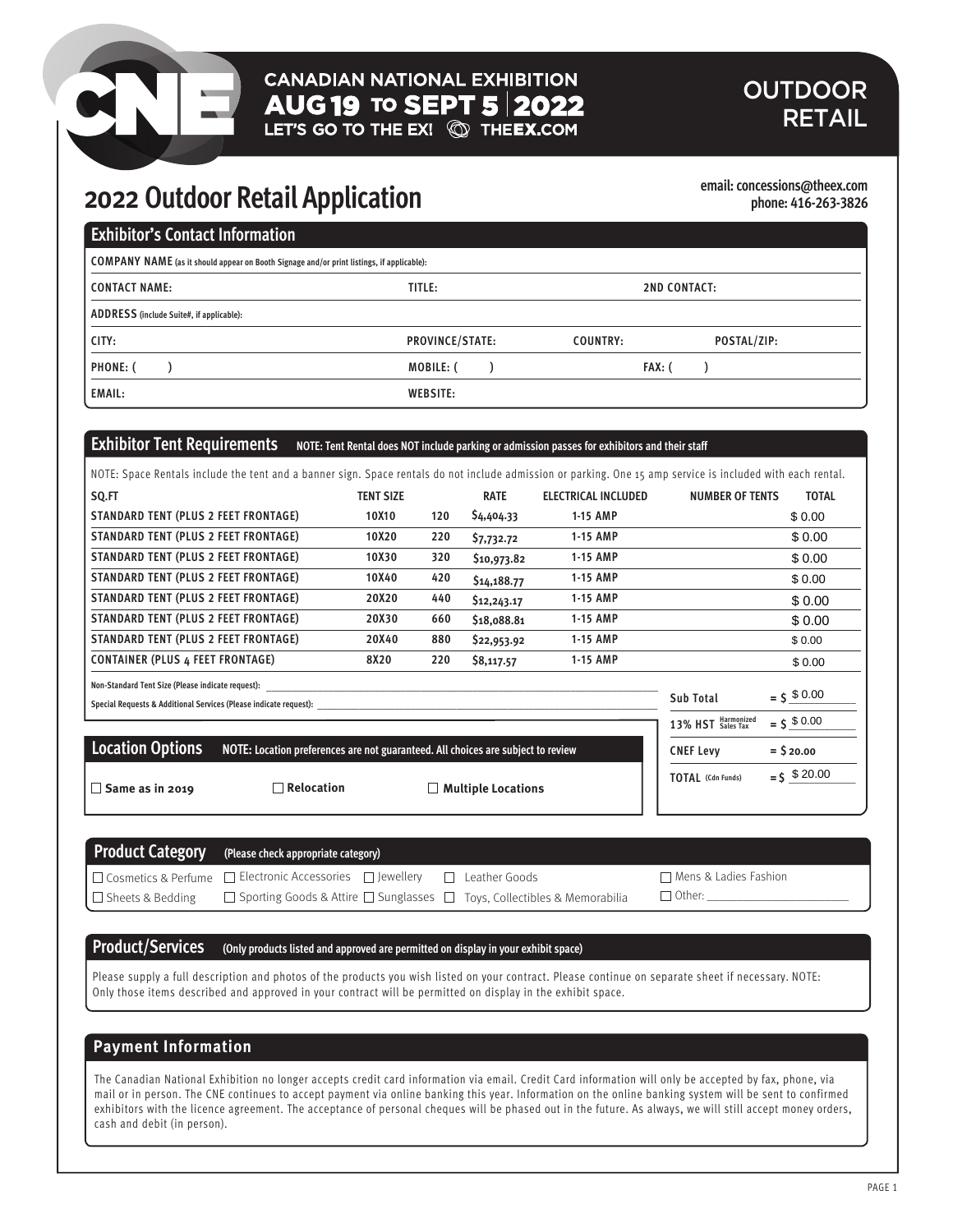# **CANADIAN NATIONAL EXHIBITION AUG 19 TO SEPT 5 2022**<br>LET'S GO TO THE EX! **QD THEEX.COM**

# OUTDOOR RETAIL

# **Insurance Note: The Insurance Broker/Company used must be licensed to conduct business within the province of Ontario**

As an original Insurance Certificate for \$2 million each for public liability and property damage must be provided at least 30 days prior to the opening of the CNE or will not be permitted to open your exhibit. Please indicate below if you require information on the CNE recommended Insurance Broker/Company

I have my own Insurance Broker/Company who will be issuing my Insurance Certificate.

I don't have my own Insurance Broker/Company. Please send info on the CNE's recommended Insurance Broker/Company.

**SCHEDULE "A" CANADIAN NATIONAL EXHIBITION RULES AND REGULATIONS GOVERNING EXHIBITS AND LICENSES**

## **1. General Provisions**

 $\perp$ 

- In interpreting the rules and regulations, the following definitions shall apply:
	- i. "CNEA" means the Canadian National Exhibition Association, represented by the Executive Directors or their duly appointed designate;
	- ii. "Exhibition" or "CNE" means the eighteen (18) day period of the annual fair (August 19th to September 5th, 2022);
	- iii. "Exhibitor" means a person, corporation or other legal entity signing the Agreement or on whose behalf it is signed and includes the terms "Licensee", "Concessionaire" and "Vendor" where applicable
- b. Wherever the singular or masculine is used the same shall be construed as meaning plural or feminine, or body corporate or politic, where the context so requires.
- c. This Agreement shall be deemed to have been made in the Province of Ontario and its validity, construction, performance and enforcement shall be governed by the laws of the Province of Ontario which shall be the forum to resolve all disputes.
- d. The section headings are inserted herein only as a matter of convenience and for reference and in no way are intended to be part of this Agreement or to define, limit or describe the scope or intent of this Agreement or the particular section hereof to which they refer

## **2. Regulatory Authorities/Rules and Regulations**

- a. The Exhibitor shall comply with all laws of the Government of Canada and the Province of Ontario, all bylaws of the City of Toronto and its successors and all rules and requirements of the police and fire departments or other applicable regulatory bodies; and will not do nor suffer to be done anything on the premises during the time of the Agreement in violation of any such laws, bylaws, rules and requirements, and if the attention of the Exhibitor is called to any such violation on the part of the Exhibitor or any person employed by or admitted to the premises by the Exhibitor, the Exhibitor will immediately cease or remedy such violation
- b. The Exhibitor shall abide by and conform to all rules and regulations from time to time adopted or prescribed by the CNE, for the governing and management of the Exhibition
- c. The CNE's interpretation of the Rules and Regulations shall govern unless a court finds that the CNE's interpretation is invalid. The CNE shall have the absolute right and discretionary power to relax, vary or cancel any of these rules and regulations in its absolute discretion.
- d. The Exhibitor shall not use nor bring or allow to be brought onto the premises nor store any material or substance, nor do any act or permit any act to be done on the premises that will increase the fire hazard on the premises or will have the effect of increasing the premium or premiums payable on any insurance held by the CNE on the premises or render any such policy of insurance liable to cancellation or render such policy of insurance invalid.

#### **3. Insurance and Indemnification**

- a. Non-Food Requirements. The Exhibitor shall effect, maintain and keep in force, at its sole cost and expense throughout the duration of this Agreement, comprehensive general liability insurance in the amount of not less than TWO MILLION DOLLARS (\$2,000,000) per occurrence including provisions for blanket agreementual liability coverage, cross liability and severability of interests. Such insurance shall name the CNEA, the Board of Governors of Exhibition Place, Maple Leaf Sports & Entertainment and the City of Toronto as additional insureds and shall indemnify such additional insureds against actions, suits, claims and demands, including reasonable legal costs incurred, resulting from negligence by the Exhibitor arising out of its activities related to this Agreement, and that a certificate confirming the foregoing shall be provided to the CNEA at least 30 days prior to the opening of the CNE failing which the exhibitor shall not be permitted to open its exhibit
- b. Food Requirements. If food products are sold or sampled by the Exhibitor, the Exhibitor shall effect, maintain and keep in force, at its sole cost and expense throughout the duration of this Agreement, comprehensive general liability insurance in the amount of not less than FIVE MILLION DOLLARS (\$5,000,000) per occurrence including provisions for blanket agreementual liability coverage, cross liability and severability of interests. Such insurance shall name the CNEA, the Board of Governors of Exhibition Place, Maple Leaf Sports & Entertainment and the City of Toronto as additional insureds and shall indemnify such additional insureds against actions, suits, claims and demands, including reasonable legal costs incurred, resulting from negligence by the Exhibitor arising out of its activities related to this Agreement, and that a certificate confirming the foregoing shall be provided to the CNE at least 30 days prior to the opening of the CNE failing which the exhibitor shall not be permitted to open its exhibit
- c. The Exhibitor shall fully indemnify and save harmless the CNEA, the Board of Governors of Exhibition Place, Maple Leaf Sports & Entertainment, and the City of Toronto, and their respective elected and appointed officials, directors, officers, employees and agents from and against all claims and demands, costs, charges and expenses whatever, which it may incur, suffer or be put to reason of any accident, or death, or of any person or property suffering damage or injury through or by reason of any such exhibit.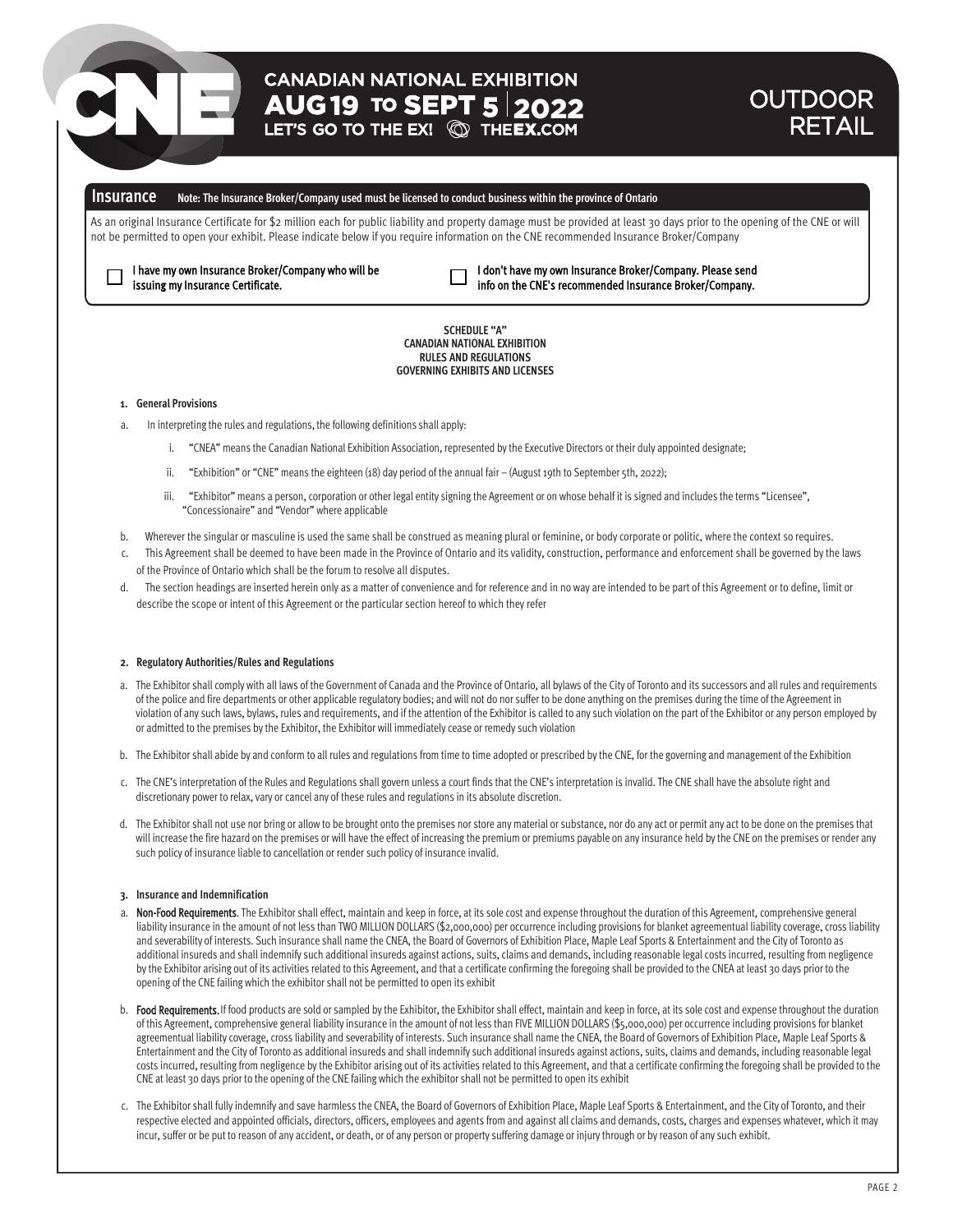# **CANADIAN NATIONAL EXHIBITION AUG 19 TO SEPT 5 2022**<br>LET'S GO TO THE EX! **@ THEEX.COM**

# **OUTDOOR** RETAIL

# **4. General Rules**

- a. The CNEA reserves the right to reject or accept an application for rental of exhibit space or a license at any time for any reason. The CNEA also reserves the right to close an exhibit if the CNEA determines that the Exhibitor has breached the Rules and Regulations or otherwise has breached such laws, bylaws, rules or requirements as specified in section 2.
- b. The CNEA's objective is to expose CNE attendees to new products and services. All applicants will be subject to a review of their products and/or services. The purpose of this review is to ensure that the CNE is fresh and exciting, and product diversity is maintained to a satisfactory level as deemed by the CNEA
- c. Only the products and/or services of the Exhibitor, as specified on the Agreement, may be shown, provided, exhibited and sold. The CNEA reserves the right to require the removal of the Exhibitor's products or to prohibit the Exhibitor from conducting further operations during the CNE.
- d. Space allotted pursuant to the Agreement may be used only for the purpose stipulated in the Agreement. The Exhibitor shall not use or permit space to be used for any other purpose.
- e. All exhibits must be accessible to the public during the hours of operation specified by the CNEA and the Exhibitor shall not charge for admission to an exhibit. All areas of an exhibit, other than a portion of the booth used for storage, must be clearly visible from the aisles.
- f. The CNEA will endeavor to make booth assignments in accordance with the Exhibitor's requests as set forth on the front of this Agreement. However, the CNEA reserves the right to make the final determination of all space assignments. The CNEA does not guarantee space allotments and shall have no liability for its failure or inability to comply with an Exhibitor's requests. The Exhibitor shall have no right to cancel this Agreement and obtain a refund on amounts paid to the CNEA because of the CNEA's space allocation.
- g. Exhibitors are not permitted to solicit donations on behalf of any charitable or non-charitable organization, group or individual as part of their activities at the CNE. The CNEA reserves the right to cancel an Agreement and close a booth/location if an Exhibitor engages in prohibited solicitation activities.
- h. The CNEA shall have the right to inspect the Exhibitor's CNE premises at all times.
- i. The CNEA may, at its discretion, determine if a transaction is unconscionable, grossly unfair or in violation of the posted Exhibitor's sales policy and reserves the right to require the Exhibitor to reverse any sale made and to provide a full refund to the customer.

# **5. Payment Schedule**

- a. Space charges are payable by the Exhibitor/Licensee underthe following terms:
	- i) Upon acceptance of an application for participation, an agreement will be generated and a 25% deposit made payable to the Canadian National Exhibition Association will be required. It is understood that this deposit will be applied to the Exhibitor's account;
	- ii) An instalment payment of 25% of the total Exhibitor's fee including taxes payable is due March 15, 2022;
	- iii) An instalment payment of 25% of the total Exhibitor's fee including taxes payable is due May 15, 2022; and
	- iv) The balance of the amount specified in the Agreement must be paid in full by July 15, 2022.
- b. Agreements signed after June 1st require payment in full payable by certified cheque and/or credit card at the time of Agreement execution.
- c. If any charges owed to the CNEA pursuant to the Agreement remain unpaid at the close of the CNE, any or all articles, goods and equipment in the Exhibitor's booth may be confiscated by the CNEA and held until payment in full is received by the CNEA. The CNEA shall be deemed to hold a lien on the goods and chattels until payment is received in full. The CNEA reserves its right to sell or dispose of the seized goods and chattels in the absence of receipt of payment in full

## **6. Cancellation, Variation and Agreement Restrictions**

- a. If, for anyreason, this Agreement is cancelled bythe Exhibitor or bythe CNEA for anyreason whatsoever, the following fees will be retained bythe CNE:
	- i) after January 1, 2022 and prior to June 1, 2022, the Exhibitor is liable for 50% of the total Agreement space price;
	- ii) after June 1, 2022 the Exhibitor is liable for 100% of the total Agreement space price.
- b. Agreement may be cancelled by the CNEA for any reason that, in its sole discretion, it determines appropriate including (but not limited to situations where the Exhibitor fails to occupy the space allotted to them with the exhibit specified on their Agreement or fails to be fully operational by noon of the day preceding the first day of the CNE or where undeclared products or services are offered for sale bythe Exhibitor or where an Exhibitor is in breach or default of any of the rules and regulations of the CNE. In the event of cancellation, the CNEA shall retain all funds paid bythe Exhibitor as liquidated damages. The exhibit shall be removed immediately at the Exhibitor's expense. The decision as to what constitutes a breach or default under the CNE's rules and regulations rests with the CNEA and its decision shall be final.
- c. The Exhibitor shall provide written notice to the CNEA of anycancellation of its intended use of the space, and upon the giving of such notice, the CNEA shall be at libertyto use the space in such manner and for such purposes as it sees fit without liability or accountabilityto the Exhibitor in anyrespect whatsoever.
- d. By signing the Agreement, the Exhibitor acknowledges that the CNEA shall not be liable for any damages (direct, indirect, special orconsequential) that may have been or were suffered (either directly or indirectly) bythe Exhibitor due to the termination orcancellation of the Agreement/ for anyreason.
- e. In the event that the Exhibitor becomes bankrupt or insolvent or has a receiving order made against it or makes an assignment for the benefit of its creditors or, if any order is made or resolution is passed for the winding up of the Exhibitor or the Exhibitor takes the benefit of any statute in force relating to bankruptcy or insolvent debtors, the CNEA shall be entitled, in addition to whatever rights are provided in the relevant legislation, at its option, to terminate this Agreement immediately and enter into possession of the rented premises, to the exclusion of the Exhibitor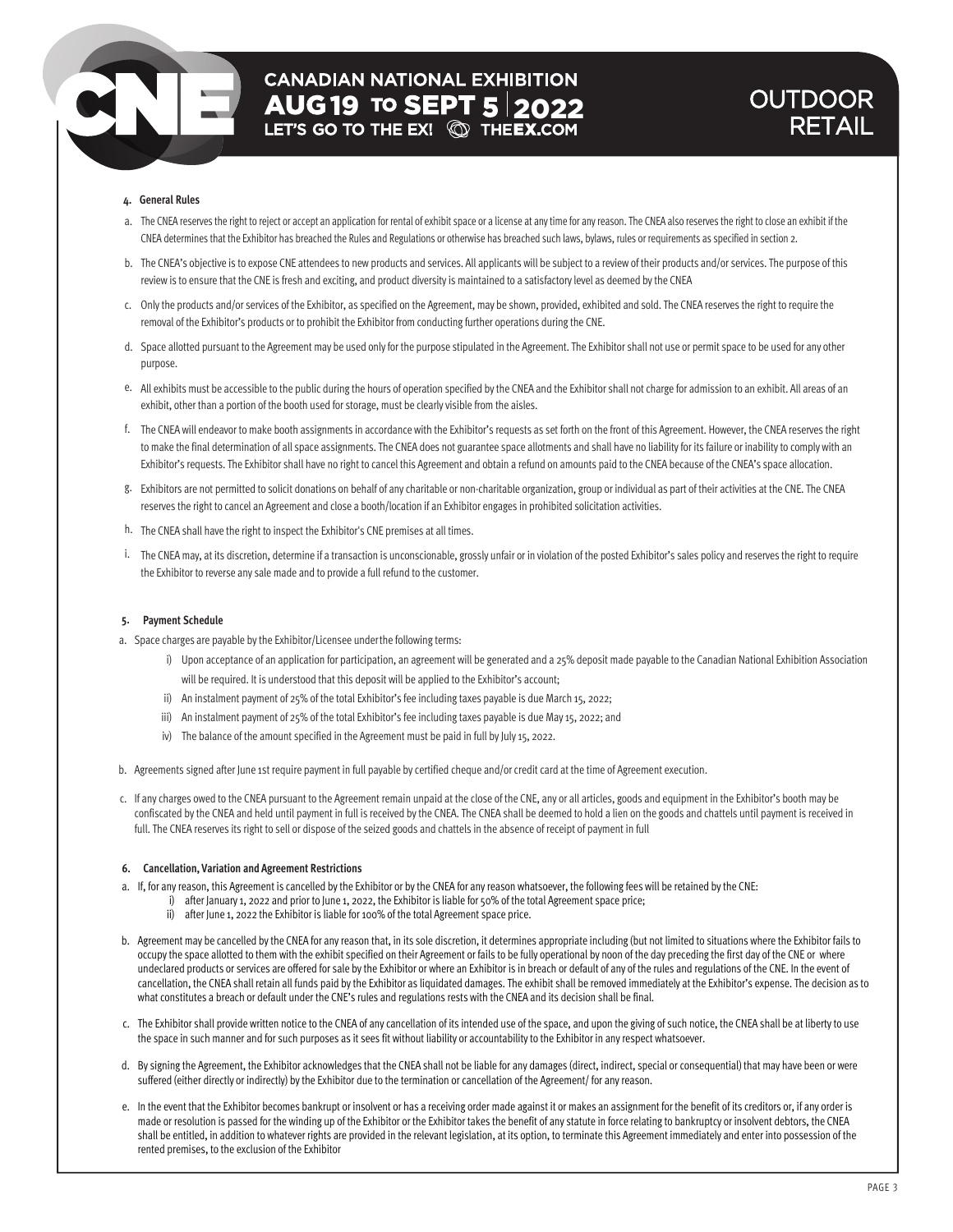# **CANADIAN NATIONAL EXHIBITION AUG 19 TO SEPT 5 2022**<br>LET'S GO TO THE EX! **QD THEEX.COM**

# **OUTDOOR** RETAIL

- If an Exhibitor defaults in the payment of any sum of money required to be paid to the CNEA as provided in this Agreement, at the times and in the manner specified in this Agreement, or if any default is made by the Exhibitor in the performance of any of the covenants or agreements herein contained, the CNEA may terminate this Agreement and the Exhibitor shall not thereafter have any rights to the use and occupation of the premises f.
- g. By signing this Agreement, the Exhibitor warrants that the name of the Exhibitor is the party in interest and the Exhibitor is not acting for or on behalf of an undisclosed principal. If it is determined that the Exhibitor is not the party in interest, that fact shall be grounds for cancellation of this Agreement and forfeiting of any remaining portion of the time thereof without liability on the part of the CNEA.
- $h$  In the event of any revocation or variation of the Agreement, the CNEA shall have the right to retain all or a portion of the monies paid to it by the Exhibitor and apply the said monies as a credit against its actual costs and expenses and any damages which it may have suffered or incurred as a result of the granting of the License or the revocation or variation thereof.
- i. The Exhibitor shall pay to the CNEA such solicitor's fees on a full recovery basis for fees incurred by the CNEA in enforcing any of its rights pursuant to the Agreement.

# **7. License/Agreement**

- a. The CNEA will issue an agreement which will identify and define the following:
	- i. exact booth or exhibit location;
	- ii. name of the Exhibitor (company or individual name on the Agreement);
	- iii. feature name at exhibit space;
	- iv. specific products and/or services that may be shown, provided, exhibited or sold;
	- v. dates of the Agreement
- b. Only Exhibitors in possession of an Agreement may occupy the space at the Exhibition site.

# 8. Exhibit Booth Construction/Tent Regulations

- a. The CNEA reserves the right to regulate and generally to direct the arrangement of articles on exhibition.
- b. No signs, fixtures or decorative materials shall be allowed to overhang the aisles. All signs used must be neat and inoffensive with the CNEA having the right to prescribe their character and number. With respect to tents, nothing may be attached to the floor, wall or roof without first securing written permission from the CNEA, and, when necessary, approval of the Safety Engineer. Hanging of product and signage over the façade and obstructing the range of vision is strictly prohibited
- c. The sale and the prices of products for sale or services to be rendered must be clearly stated and displayed through professional signage handwritten signs are strictly prohibited.
- d. Booth and tent structures supplied by the CNEA must not be damaged by Exhibitors. Exhibitors causing damage to booths or tents in the installation of shelving, counters, decorations, electric wiring or other equipment, or in any way whatsoever, will be charged for all necessary repairs, for which the CNEA shall be deemed to have a lien on the goods and chattels in the booth or tent, as applicable. Booth/Tent structures must not in any way be changed to accommodate specific design layouts. All changes and additions to the structures will be at the sole expense of the Exhibitor and subject to the prior approval of the CNEA.
- e. All debris from the building or reconstruction of display stands/exhibit locations must be cleared from Exhibition Place by the Exhibitor or persons/agents employed by or contracted with the Exhibitor.
- f. The Exhibitor shall abide by any local union regulations and any relevant collective agreements in force between the CNEA and/or the Board of Governors of Exhibition Place. The Exhibitor will also obtain any clearance required by any union or trade organization having authority or jurisdiction with respect to the event or work performed on the premises
- g. All booth electrical work and the hanging of signs must be done by Exhibition Place Services or through prior authorized third parties as directed by the CNEA and at the exhibitor's expense. For tent installations, all electrical work must be requested through the Concessions Department at the Exhibitor's expense, except as provided in the Agreement.

# **9. Fire and Safety**

- a. All exhibits are subject to the provisions of Ontario Regulation 213/07 (Ontario Fire Code) as amended from time to time. For further details consult the Ontario Fire Code, available at www.publications.serviceontario.ca or the Ontario Government Book Store, 777 Bay St, Toronto, ON M5G 2E6 or at https://www.ontario.ca/laws/ regulation/070213.
- b. No inflammable liquids, gases, explosives, or other dangerous substances will be permitted in any of the buildings.
- c. Motor vehicles or gasoline-powered equipment on display must be equipped with lock-on type gasoline tank caps and batteries are to be disconnected.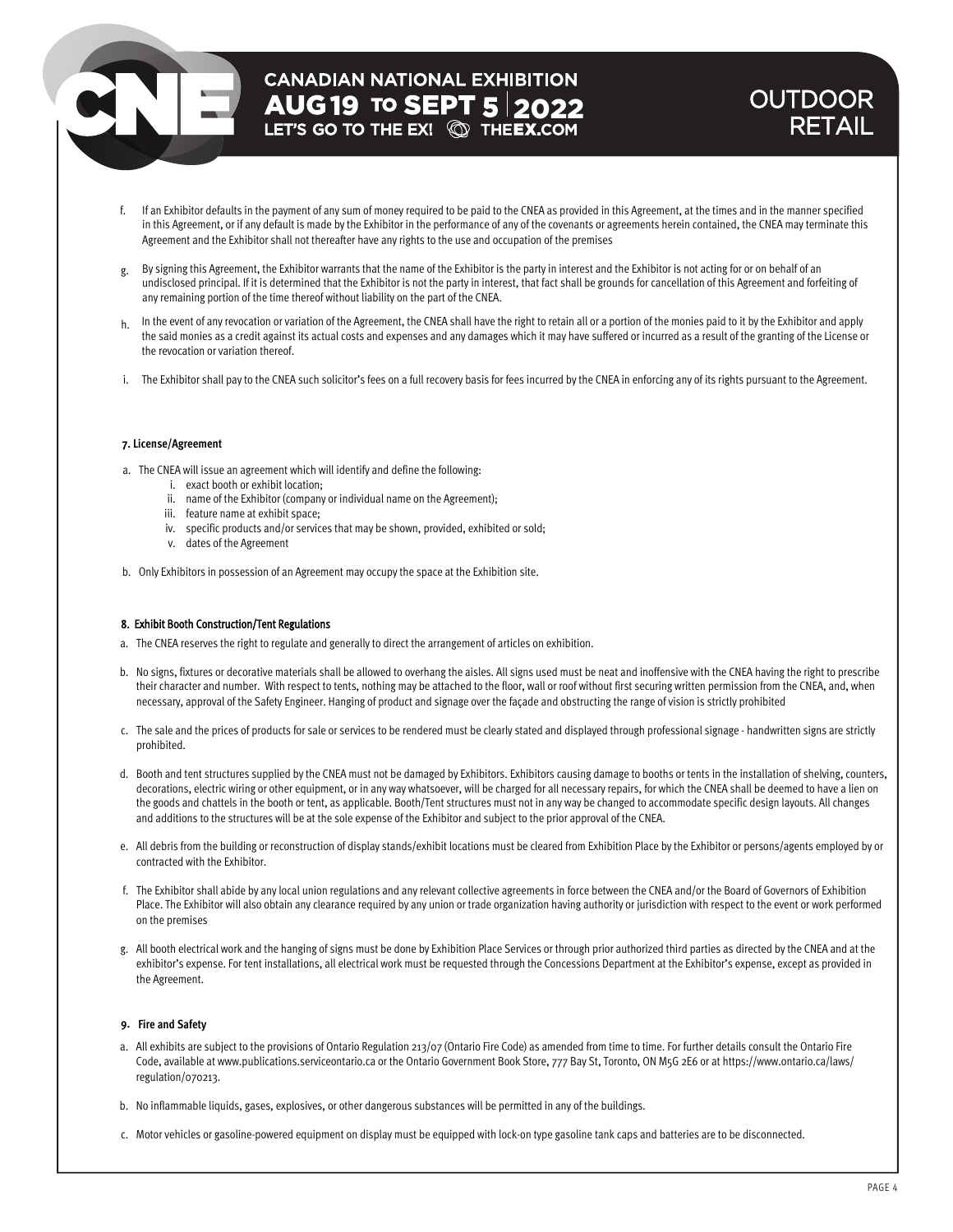# **CANADIAN NATIONAL EXHIBITION** 19 **5** 2022

# **OUTDOOR** RETAIL

- d. All materials, booth installations and products must comply with all regulations established by the Fire, Hydro, Buildings, and Health Departments of the City of Toronto, the Province of Ontario, and Health Canada, their successors and the CNEA
- e. All electrical hook-ups must be C.S.A. approved and in complete compliance with all electrical code standards.
- f. Exhibitors of machinery in motion or any other exhibit liable to cause accident, death, injury or damage to persons or propertycoming in contact with them, shall guard their exhibit and protect the public from coming in contact therewith

# **10. Conduct of Exhibits**

- a. Exhibits must be fully staffed and operational no later than fifteen (15) minutes prior to the designated opening time of the CNE. The Exhibitor will adhere to the hours of operation set by the CNEA (where hours are set) and will not cease operation before the time set by the CNEA
- b. The name of the Exhibitor specified in the Agreement for space must appear on the exhibit. The corporate style, logo, trademark or trade name may appear in place of the Exhibitor's name or in addition to same. No other names may appear except those as stipulated or agreed upon during the negotiation of the Agreement for space
- c. Exhibitors must install, arrange and conduct their exhibits only in the space allotted to them in a neat and orderly manner.
- d. Exhibitors must confine their exhibit and all other exhibit activities within the limits of their allotted space. Salespeople and demonstrators are prohibited from operating in the aisle or in any other location on the Exhibition site other than that specified in the Agreement. Failure to adhere to this requirement may result in the closure of the exhibit, at the discretion of the CNEA.
- e. The Exhibitor acknowledges that they are one of many Exhibitors and agrees to cooperate reasonably with the other Exhibitors and not to interfere with them or create any nuisance to them, the CNE or the people attending the Exhibition. Undue noise in the operation of exhibits or unseemly methods employed in sales or demonstration activities are not permitted. Further, offensive language and/or inappropriate mannerisms or behaviour directed towards CNEA staff, other Exhibitors or members of the public will not be acceptable. The decision as to what constitutes a breach of this section shall rest with the CNEA, whose decision shall be final. Any dispute among Exhibitors shall be settled by the CNEA by one of the Executive Directors of the CNEA or the person designated by the Executive Directors. The decision of the CNEA is final.
- f. The use of any amplification system, musical instrument(s), or any other similar device used in connection with an exhibit for the purpose of attracting attention thereto is prohibited, except where special permission from the CNEA has been obtained after details of the proposed installation have been submitted to the CNEA for approval.
- g. No Exhibitor will conduct any raffle or draw before obtaining permission in writing from the CNEA. In order to obtain permission, the ballot stating the date of the draw (which shall not be later than the closing date of the fair) and prizes i.e. first prize, second prize, etc. must be shown. These prizes must be drawn by a member of the CNEA staff. The Exhibitor holding the draw will not be permitted to use the leads generated unless the Exhibitor agrees that their salesperson will not approach the prospective customer saying they won a prize at the CNE. Prizes offered must be products and/or services offered by the Exhibitor holding the draw, unless otherwise agreed to by the CNEA. Any Exhibitor including employees of the Exhibitor who do not conform to these regulations can forfeit the Exhibitor's right to participate in future Exhibitions..
- h. All exhibits shall be kept in a clean and tidy condition, and all sweeping, dusting, removal of refuse, etc., shall be done each day at closing. Refuse must be removed to bins provided for that purpose.
- i. The Exhibitor may not assign this Agreement and may not permit or sublet all or any part of its assigned booth space to be used by any other individual, business or firm, unless the CNEA has given prior written approval. Any such assignment, permission or sublease without CNEA's prior written approval shall be null and void.
- j. The Exhibitor may use the CNE logo to promote only its participation at the Show. The CNE logo cannot be used in any way that is perceived as an endorsement by the CNE of the Exhibitor's company, product, and/or service.

# **11. Product/Services**

- a. Free distribution of book matches, helium balloons, balloons and all forms of adhesive stickers is not permitted. All other types of give-always must be approved in writing by the CNEA.
- b. Any Exhibitor distributing, either personally or by an agent, advertising matter that may be considered objectionable by the CNEA shall be notified by the CNEA to cease distribution. If the distribution persists, the CNEA reserves its right to terminate the Agreement, forfeit the Exhibitor's space and retract all Exhibitor privileges
- c. "Courtesy" cards or notices of materials on loan must not be displayed in an exhibit booth unless prior permission in writing is granted by the CNEA.
- d. Used, second hand, or rebuilt articles or materials must not be exhibited or offered for sale without prior permission, in writing, from the CNEA.
- e. An Exhibitor or any of his attendants shall not offer for sale any kind of stock, bond or other security whatsoever, nor shall he distribute any prospectus relating to the same or any other literature to this effect. An Exhibitor shall not offer for sale real or personal property or any interest therein without prior clearance, in writing where applicable, from the Securities Commission and Ministry of Government and Consumer Services of Ontario.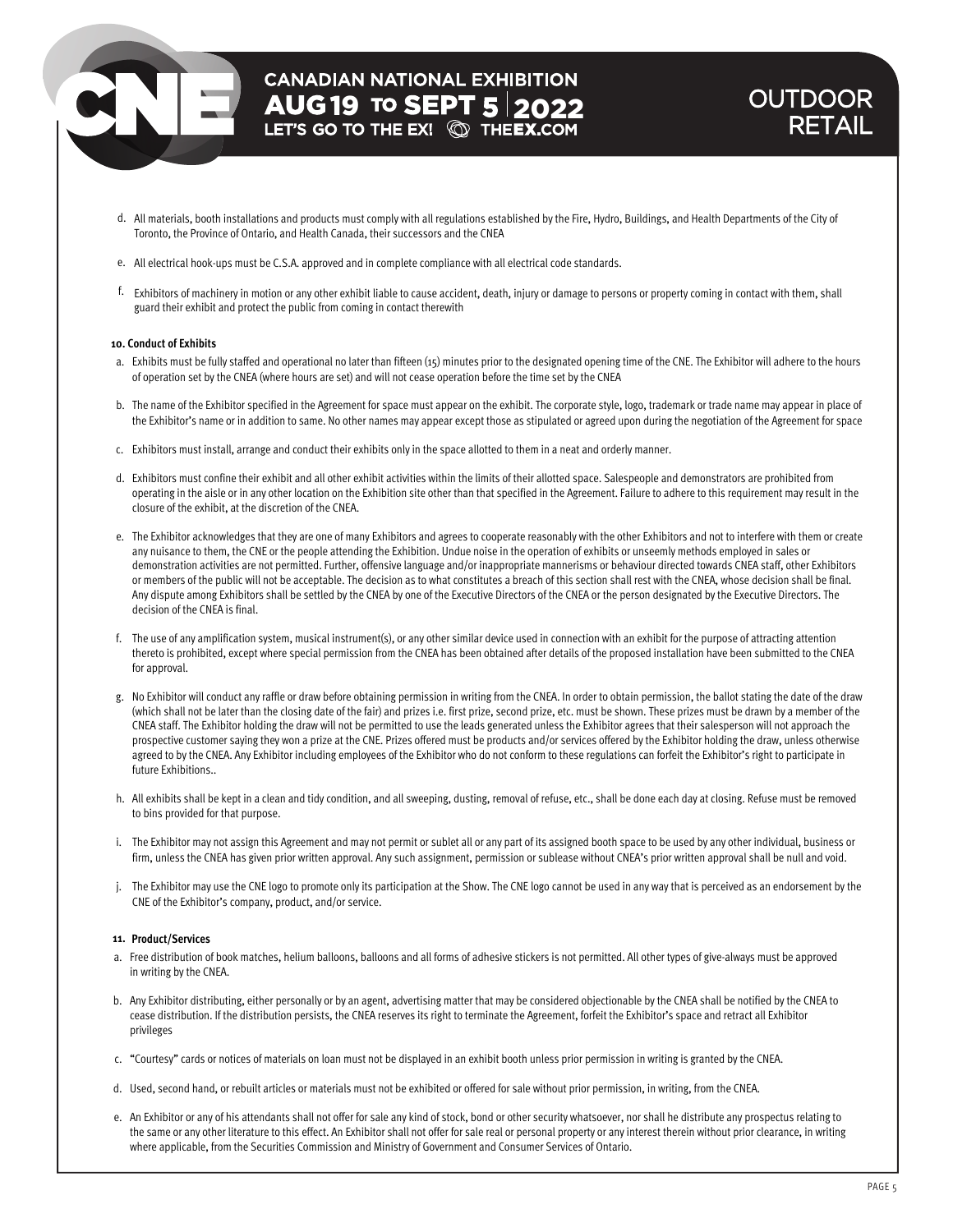# **CANADIAN NATIONAL EXHIBITION AUG19 TO SEPT 5 2022**<br>LET'S GO TO THE EX! **@ THEEX.COM**

# OUTDOOR RETAIL

- f. Soliciting subscriptions for any newspaper or periodical which is not a member of the Alliance for Audited Media is prohibited except where special permission is granted by the CNEA. If the privilege is desired, written application must be made by the publisher to the CNEA at least ten days prior to the opening of the Exhibition, giving complete details of the proposed method of operation.
- Exhibitors shall not offer for sale or distribution any products identified by a trademark, patent or any other intellectual property designation unless that product is g. genuine and the respective marks or patents are observed. The sale or promotion of any counterfeit or blackmarket goods and/or services is prohibited at all times. The breach of this regulation shall be grounds for immediate termination of the Exhibitor's Agreement.
- h. The sale and/or promotion of any of the following products or services are strictly forbidden; firearms, ammunition, weapons, tobacco, petroleum or petroleum-based products, hazardous, toxic or flammable products. Note that toy versions of these products will not be allowed to be shown or sold at the CNE.
- i. No one is permitted to sell merchandise associated with an attraction or act unless licensed by that performing entity or its agent, to handle that merchandise within the Exhibition.

# **12. Sponsorship**

- a. The Exhibitor shall not be entitled to secure any sponsorship for the booth or premises licensed from the CNEA. Display of logos, advertising or brand names is prohibited other than that strictly pertaining to the Exhibitor's own booth, unless specific prior consent is obtained in writing from the CNEA.
- b. The Exhibitor agrees to display, at no cost to the CNEA, any signage, logos, and brand names, etc. supplied to it by the CNEA for that purpose.
- c. From time to time the CNEA may enter into sponsor/supplier agreements which provide the sponsor/supplier with exclusivity on the grounds of Exhibition Place during the period of the Exhibition. Exhibitors affected by such agreements will be required to honour same. In these instances, the Exhibitor will be required to purchase products(s) directly from the sponsor/supplier or its designated agent(s). The CNEA shall inform the Exhibitor of such agreement(s) on a timely basis

## **13. Protection of Exhibits**

- a. The CNEA will take reasonable precautions to ensure the safety of materials at the Exhibition, but the Exhibitors assume the risk of exhibiting the materials. The CNEA shall not be liable for any damage, loss or theft occurring at any exhibit or portion thereof.
- b. Security is on duty 24 hours a day to conduct general security on the grounds during the Exhibition. While every effort is made to prevent thefts and similar offenses, the CNEA cannot guarantee that offenses will not take place. It is strongly recommended that the Exhibitor take every precaution to protect its property. The CNEA shall not be held responsible for offenses committed on the CNE grounds.
- c. An Exhibitor who wishes to supplement CNE security must make any additional security arrangements with a CNEA-approved company.

## **14. Security & Damage**

- a. In addition to any other express provision of this Agreement, the Exhibitor shall not injure or mar, or in any manner deface CNEA premises, and shall not cause or permit anything to be done whereby the premises shall be in any manner injured, marred or defaced; and will not drive or permit to be driven nails, hooks, tracks or screws into any part of CNEA premises and will not make or allow to be made alterations of any kind therein; provided, however, that if CNEA premises or any portion of them shall be damaged by the act, default, or negligence of the Exhibitor or of the Exhibitor's agents, employees, patrons, guests or any person admitted to CNEA premises by the Exhibitor, the Exhibitor shall pay to the CNEA upon demand forthwith such sum as shall be necessary to restore CNEA premises to their original condition.
- b. The CNEA reserves the right to eject from the premises the owner, employees or guests of an Exhibitor who, in the opinion of the CNEA, are conducting themselves in an objectionable manner and the Exhibitor hereby waives all claims for damages arising from the exercise of such right.
- c. All chattels, furniture or fixtures of whatever nature or kind brought on the premises by the Exhibitor during the Exhibition shall be brought on the premises at the sole and exclusive risk of the Exhibitor. The CNEA has made and makes no representations or warranties to the Exhibitor concerning liability for loss or damage resulting therefrom

# **15. Exhibitors Attendant & Car Passes**

- a. Passes admitting an Exhibitor or Exhibitor's attendant must be purchased at the current price as published. Passes are not transferable.
- b. Passes are sold to the extent of parking area available only. Quantities are therefore limited and space is not guaranteed. Passes will not be sold to any Exhibitor if its Agreement has not been paid in full.

# 16. Delivery of Goods

All vehicle movement including deliveries is subject to the special regulations issued by the CNEA regarding time schedules and routes issued with the exhibitor kit.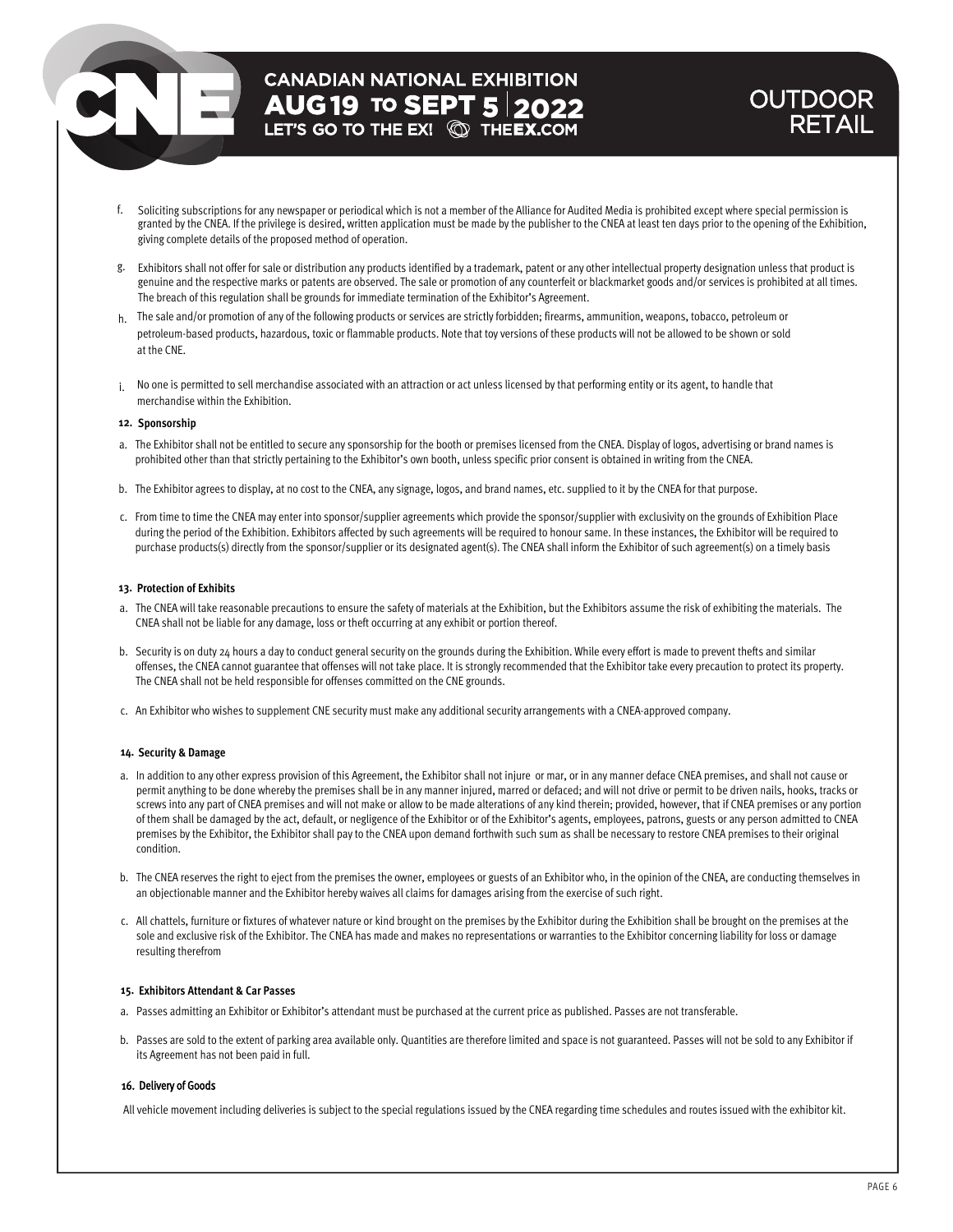# **CANADIAN NATIONAL EXHIBITION AUG 19 TO SEPT 5 2022**<br>LET'S GO TO THE EX! **QD THEEX.COM**

# **OUTDOOR** RETAIL

# 17. Removal of Exhibits

- a. Exhibitors must arrange for the removal of their exhibits from the Exhibition grounds (leaving its space clear and free of any debris or garbage), under their own supervision at the termination of the Exhibition in accordance with the move-out schedule, but no exhibit nor any part thereof, may be removed prior to the designated hour of the last day of the Exhibition, or as specified in the Move Out Schedule, without prior written consent of the CNEA.
- b. Any exhibit or part thereof that has not been removed after the Exhibition by the date and time specified in the move-out schedule, will be removed by the CNEA at the expense of the Exhibitor. In addition, a per diem storage rate of \$200.00 will be charged. If the expense and storage charges are not paid within thirty (30) days from the date of invoicing by the CNEA, the CNEA may dispose of the booth and contents as it sees fit.

## **18. Harmonized Sales Tax (HST)**

The HST is charged at a rate of 13% on most sales transactions in Canada. Residents and non-residents are required to register for the HST if their worldwide annual revenues from taxable sales of goods and services are more than \$30,000 Canadian over a period of four consecutive calendar quarters, or in any particular calendar quarter. Exhibitors should contact the Canada Revenue Agency Excise/ HST District Office, Canadian Consulates or Embassies for more specific information on the above. All Exhibitors shall ensure that they comply with the applicable laws of Ontario and Canada with respect to the collection and reporting of HST.

#### **19. Force Majeure**

Subject to the terms of this Agreement, each of the parties shall be excused from the performance of any obligation hereunder, with the exception of the payment of monies for services rendered prior to the onset of the force majeure event, to the extent that such obligation is hindered or prevented by any strike, boycott, lockout, or other labour dispute other than a labour dispute with a party's own employees, act of God, any riot, civil disturbance, or any act of war or of the public enemy; any fire or theft, any present or future governmental law, ordinance, rule or regulation, any epidemic or pandemic or any other cause or contingency beyond the parties' control. A party intending to rely on force majeure shall provide notice to the other party stating that it intends to rely on force majeure, specifying what obligations the party cannot fulfill during the force majeure period, why the obligations cannot be fulfilled and when the party expects that the obligations can be fulfilled. The force majeure provision is intended to allow for suspension of obligations while allowing the Agreement to remain in force so that such obligations can be fulfilled at a future date. In the event that the obligations that cannot be performed form substantially all of the Agreement's obligations of the party and the obligations cannot be deferred, the other party may terminate this Agreement without further obligation or liability, subject to any payment amounts due and payable as of the effective date of termination for services rendered.

#### 20. Use of Polystyrene Foam (Styrofoam) and Healthy Food Alternative

- a. Exhibitors may no longer use polystyrene foam otherwise known as StyrofoamTM to-go containers or service ware. Exhibitors found using polystyrene foam otherwise known as StyrofoamTM will be subject to the loss of their environmental deposit and possible termination of their license. All food Exhibitors are required to use only compostable food and beverage containers, utensils plus all paper towels and napkins.
- b. All food Exhibitors shall consider the provisions of "Canada's Food Guide" and endeavor to incorporate the measures of the Guide through the provision of foods that incorporate healthy food alternatives, ingredients and serving portions as described in the Guide or by providing a healthy food choice on menus and signage with reference to https://food-guide.canada.ca.

#### 21. CNEF (Canadian National Exhibition Foundation) Levy Program

Exhibitors are required to pay a \$20 (plus HST) per booth location levy that will be collected and remitted to the Canadian National Exhibition Association on behalf of the Canadian National Exhibition Foundation.

#### 22. Non-Cash Payment Processing

Exhibitors must have the capacity to process client payments on a non-cash basis. This generally means that the Exhibitor subscribes to an active merchant payment solution that has the capacity to process transactions using client debit and/or credit cards during the CNE period.

#### 23. Enurement

This agreement shall be binding upon and shall enure to the benefit of the successors and assigns of the CNEA, and to such successors and assigns of the Exhibitor as are permitted to succeed to the Exhibitor's rights under the Agreement.

#### 24. Partnership or Joint Venture

Nothing herein contained shall make or be construed to make the CNEA or the Exhibitor a partner of one another nor shall this Agreement be construed to create a partnership or joint venture between any of the parties hereto or referred to herein.

#### 25. Notices

Any notice provided for by this Agreement or by law to be given, served or exercised by or upon a party may be given or served by delivery by courier, by depositing in the mail, postage prepaid by registered mail, by facsimile or by email attachment. Any notices given or served as provided herein shall be effectual and binding for all purposes upon the parties so served and, if mailed shall be deemed to have been received in three (3) days from such mailing, or in the case of delivery by courier, within two (2) business days following the pick-up by the courier, or in the case of delivery by e-mail or facsimile, upon transmission